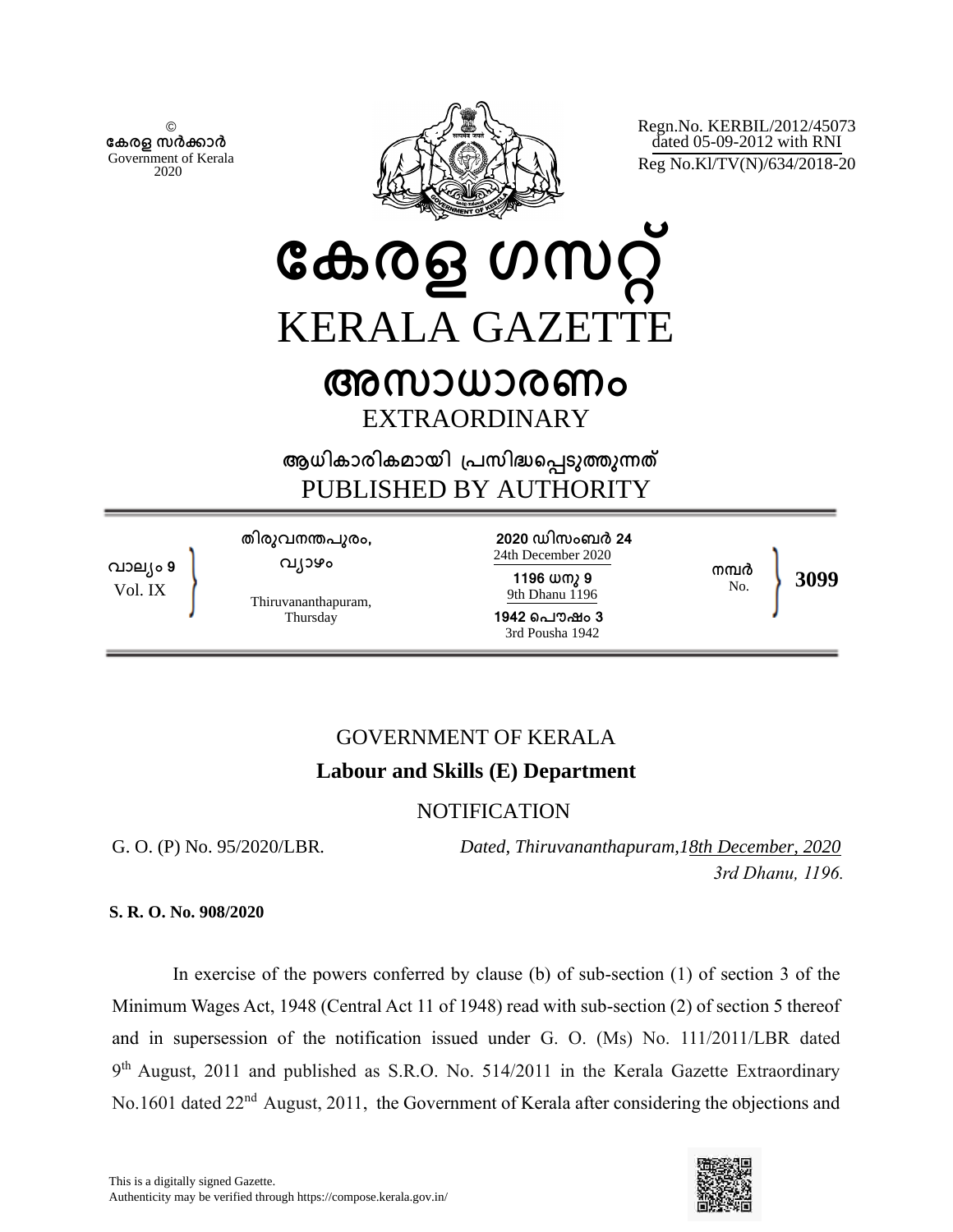suggestions received on the draft proposals previously published as Notification No. LBRD-E1/130/2019-LBRD dated 19<sup>th</sup> December, 2019 in the Kerala Gazette Extraordinary No. 3176 dated 23<sup>rd</sup> December, 2019 as required under clause (b) of sub-section (1) of section 5 of the said Act and in consultation with the Minimum Wages Advisory Board constituted under section 7 of the said Act, hereby revise the minimum rates of wages payable to the employees employed in the Computer Software Industry Sector in the State of Kerala as specified in the Schedule annexed hereto and fix the date of publication of this notification in the Gazette as the date from which the revised rates shall come into force.

### **SCHEDULE**

| Sl.<br>No. | Category                                                                                                                                                                                                                                                   | <b>Monthly Basic Wages</b><br>$(\bar{\zeta})$ |
|------------|------------------------------------------------------------------------------------------------------------------------------------------------------------------------------------------------------------------------------------------------------------|-----------------------------------------------|
| (1)        | (2)                                                                                                                                                                                                                                                        | (3)                                           |
| 1          | <b>GROUP A</b><br>Manager                                                                                                                                                                                                                                  | 21330-450-23580-500-26080                     |
| 2          | <b>GROUP B</b><br>1. Deputy Manager<br>2. Project Manager<br>3. Senior Team Manager                                                                                                                                                                        | 19950-400-21950-450-24200                     |
| 3          | <b>GROUP C</b><br>1. Assistant Manager<br>2. Team Manager<br>3. Financial Specialist<br>4. Assistant Project Manager<br>5. Co-ordinator<br>6. Assistant Finance Manager<br>7. Assistant Accounts Manager<br>8. Administrative Officer<br>9. Project Leader | 18700-350-20450-400-22450                     |

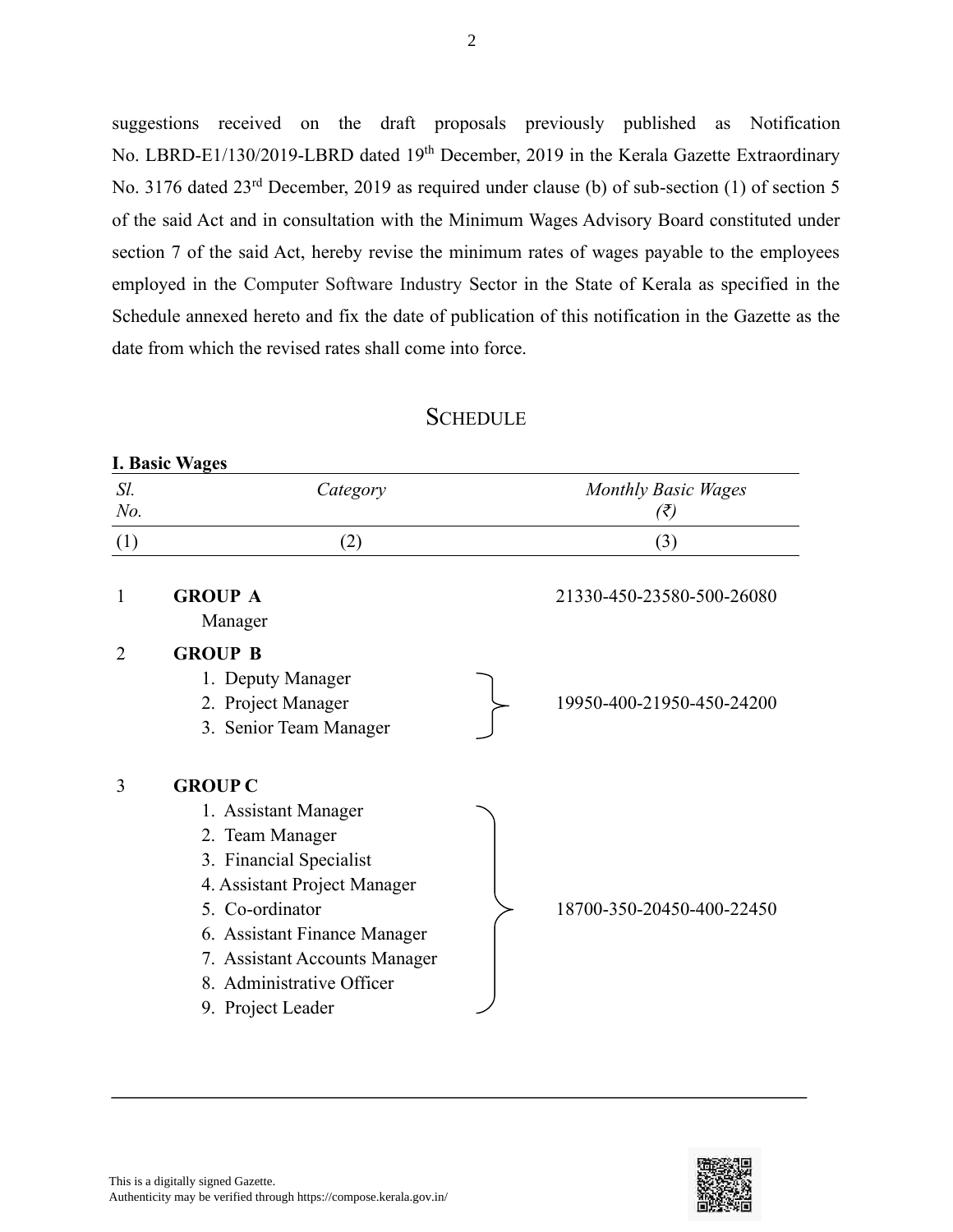| (1)            | (2)                                                                                                                                                                                           | (3)                       |
|----------------|-----------------------------------------------------------------------------------------------------------------------------------------------------------------------------------------------|---------------------------|
| $\overline{4}$ | <b>GROUP D</b><br>1. Senior Consultant<br>2. Senior Executive<br>3. Senior Software Engineer<br>4. Technical Leader<br>5. System Analyst<br>6. Editor<br>7. Senior Proofer                    | 17560-300-19060-350-20810 |
| 5              | <b>GROUP E</b><br>1. Programmer<br>2. Software Engineer<br>3. Proofer<br>4. Other Technicians<br>(Engineering Degree)                                                                         | 16520-250-17770-300-19270 |
| 6              | <b>GROUP F</b><br>1. Consultant, Executive<br>2. H.R. Executive<br>3. Other Technicians (Diploma)<br>4. Accountant /Office Assistant<br>5. Front Office Assistant<br>6. Network Administrator | 15570-225-16695-250-17945 |
| 7              | <b>GROUP G</b><br>1. Data Entry Operator<br>2. Technical Supporter<br>3. Transcriptionist<br>4. Other Technicians<br>(Excluding Engineering Degree<br>and Diploma holders)<br>5. Driver       | 15120-200-16120-225-17245 |
| 8              | <b>GROUP H</b><br>1. Housekeeping Assistant,<br>Security Guard, Watchman<br>2. Office Boy                                                                                                     | 13470-175-14345-200-15345 |
| 9              | <b>GROUP I</b><br>Sweeper, Cleaner                                                                                                                                                            | 13110-150-13860-175-14735 |



3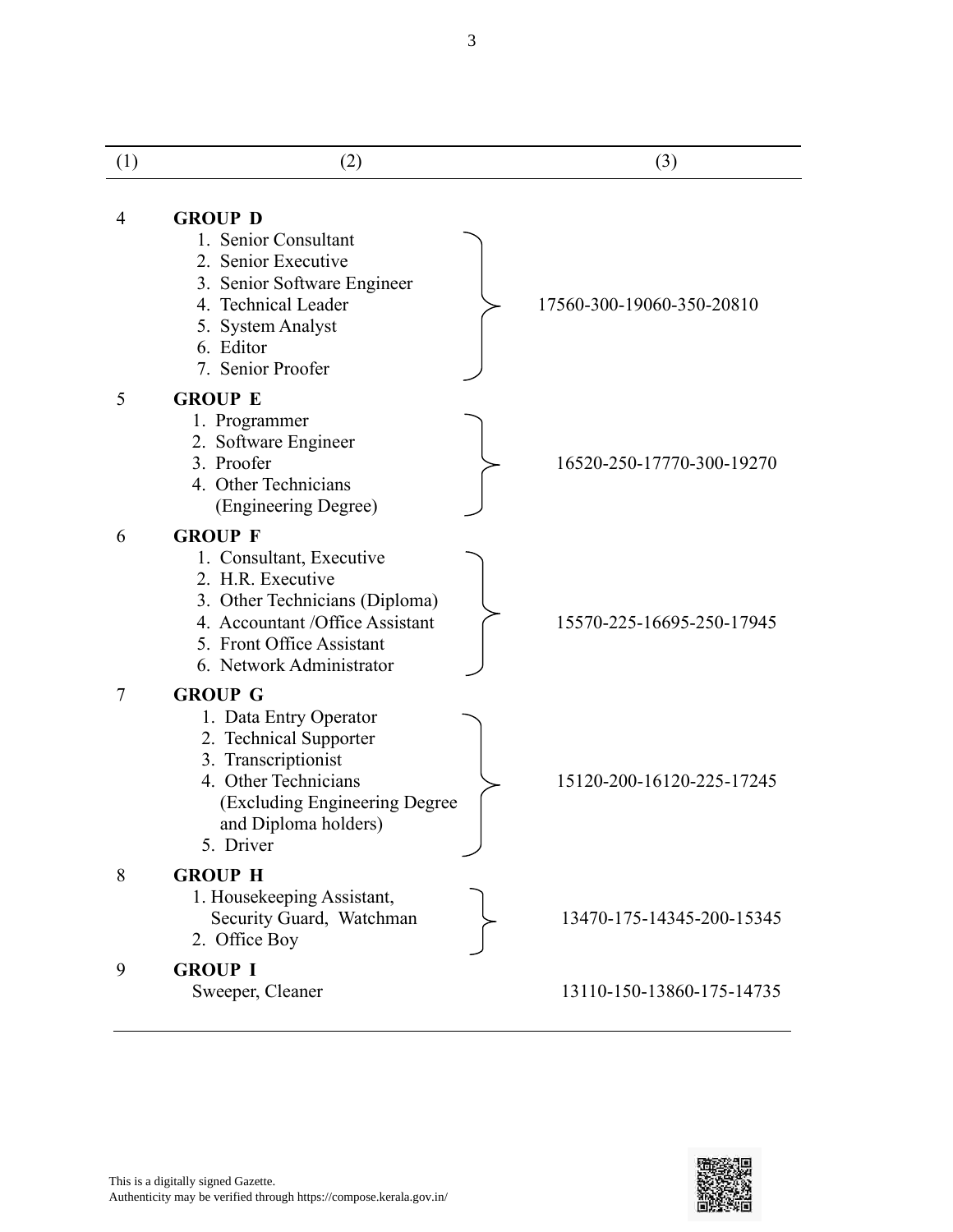#### **II. Dearness Allowance**

In addition to the basic rate of wages, all the employees shall be eligible for Dearness Allowance calculated on the basis of the Consumer Price Index published for the concerned District Head Quarters of the Department of Economics and Statistics at the rate of ₹ 26 (Rupees Twenty Six only) for monthly waged employees and ₹1 (Rupee One only) for daily waged employees respectively, for every point in excess of 300 points of the latest Consumer Price Index Number in the series 1998-99=100.

#### **III. Service Weightage**

For every five years of completed or to be completed service in an establishment or under an employer, an annual increment at the rate next to the pay scale fixed in the new scale of pay shall be paid as service weightage to the employee concerned.

If an employee reaches the maximum of the eligible scale of pay, such employee shall be paid an annual increment prescribed for the higher time scale in the scale of pay assigned to the corresponding category for every subsequent years.

#### **IV. Other Conditions**

- 1. In case the employees of any Establishment/Industry are at present getting higher wages than the minimum wages fixed as per this notification, they shall continue to be entitled to get such higher rates.
- 2. If any category of employees are not included in the post/category shown in the Schedule, they shall be eligible for the basic wages prescribed for the employees of the equivalent post/category.
- 3. The daily wages in respect of the category of employees for whom monthly wages is fixed in this notification will be calculated by dividing the total monthly wages eligible for that post by 26 and the Monthly Wages of the daily waged employees will be calculated by multiplying the daily wages by 26.

By order of the Governor, SATYAJEET RAJAN, *Additional Chief Secretary to Government.*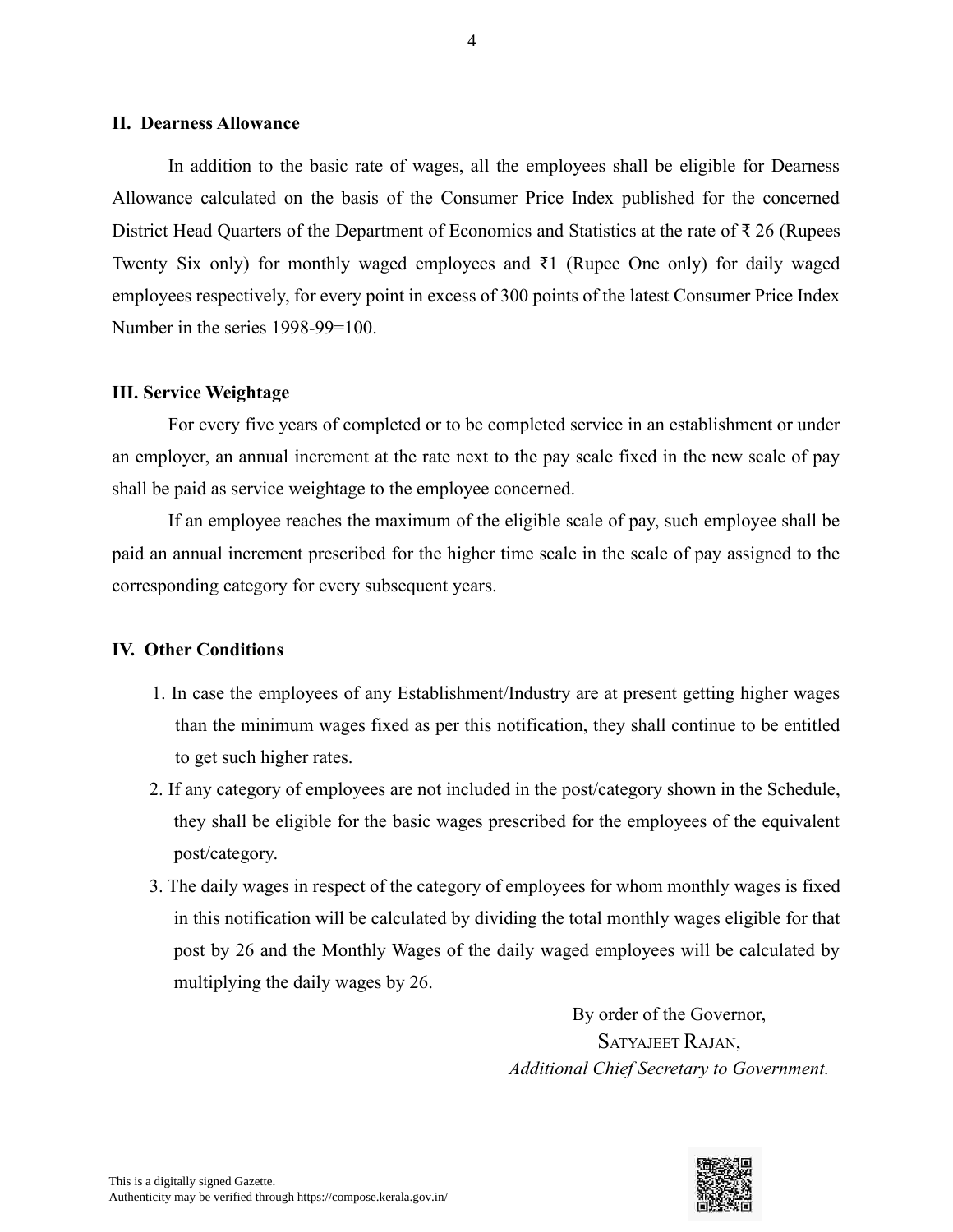#### **Explanatory Note**

(This does not form part of the notification, but is intended to indicate its general purport.)

Government had earlier fixed the minimum rates of wages payable to the employees employed in the Computer Software Industry Sector in the State of Kerala as per notification issued under G. O. (Ms) No. 111/2011/LBR dated  $9<sup>th</sup>$  August, 2011 and published as 514/2011 in the Kerala Gazette Extraordinary No. 1601 dated 22<sup>nd</sup> August, 2011. The Government have now decided to revise the existing minimum rates of wages in the Computer Software Industry Sector after considering the objections and suggestions received on the draft proposal published as notification No. LBRD-E1/130/2019-LBRD dated 19<sup>th</sup> December, 2019 in the Kerala Gazette Extraordinary No. 3176 dated  $23<sup>rd</sup>$  December, 2019 and in consultation with the Minimum Wages Advisory Board constituted for the said purpose.

The notification is intended to achieve the above object.

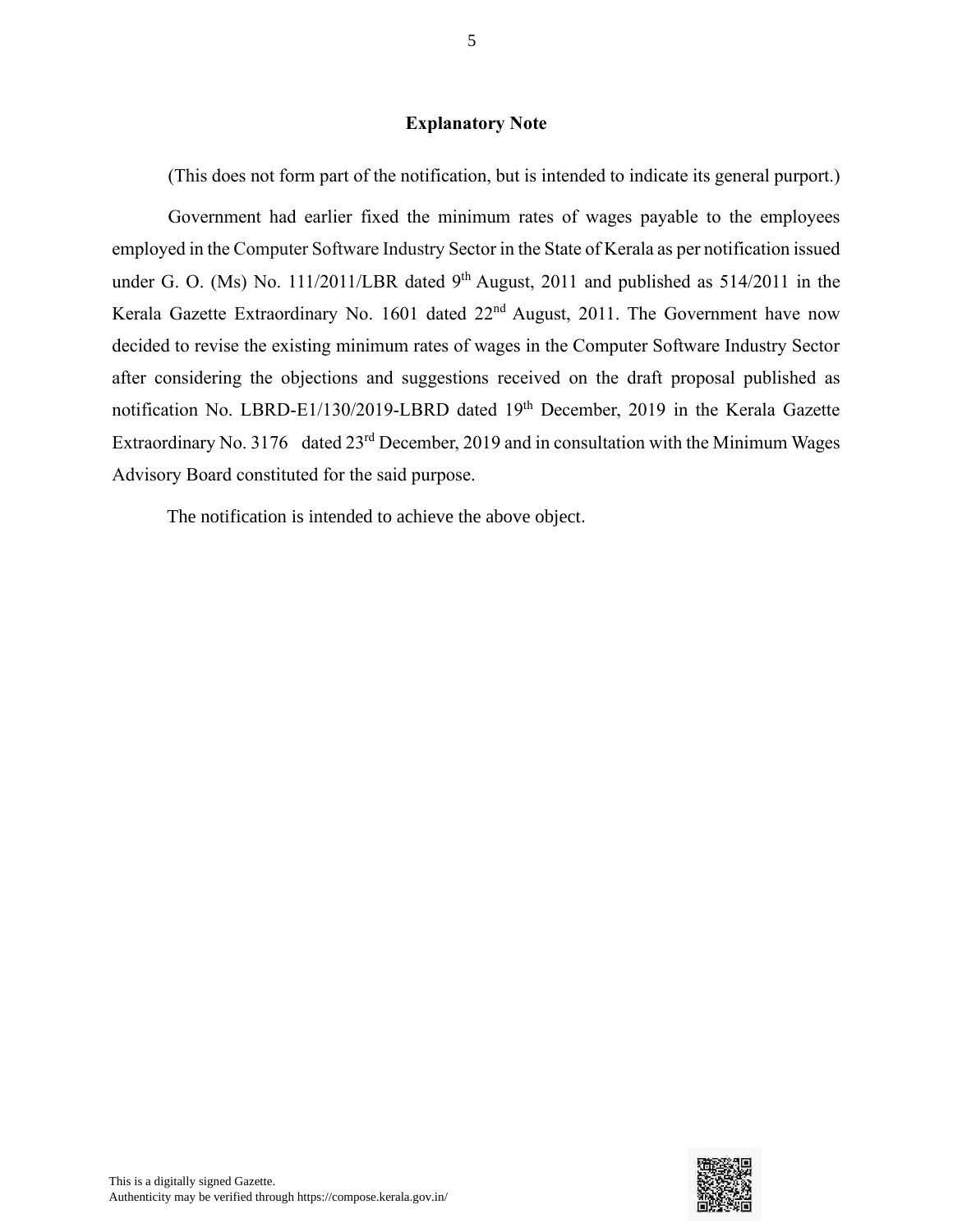സ. ഉ. (അച്ചടി) നം.95/2020/തൊഴിൽ. തിരുവനന്തപുരം, <u>2020, ഡിസംബർ 18,</u>  $1196 \; \omega$ നു  $3.$ 

#### **എസ്. ആർ. ഒ. നമ്പർ 908/2020**

1948-തെ ഏറ്റവും കുറഞ്ഞ കൂെി ആക്റ്റിതെ (1948-തെ 11-ാം കകന്ദ്ര ആക്റ്റ്) 3-ാം വകുപ്പ് (1)-ാം ഉപവകുപ്പ് (ബി) ഖണ്ഡവും പ്രസ്തുത ആക്റ്റിലെ 5-ാം വകുപ്പ് (2)-ാം ഉപവകുപ്പുമായി കൂട്ടിവായിച്ച പ്രകാരം സർക്കാരിൽ നിക്ഷിപ്തമായ അധികാരങ്ങൾ വിനിയോഗിച്ചുകൊണ്ടും, 2011 ആഗസ്റ്റ് 9-ാം തീയതിയിലെ സ. ഉ. (കൈ) 111/2011/തൊഴിൽ നമ്പരായി പുറപ്പെടുവിച്ചതും 2011 ആഗസ്റ്റ് 22-ാം തീയതിയിലെ 1601-ാം നമ്പർ കേരള അസാധാരണ ഗസറ്റിൽ എസ്.ആർ.ഒ. 514/2011 നമ്പരായി പ്രസിദ്ധീകരിച്ചതുമായ വിജ്ഞാപനത്തെ അതിലംഘിച്ചുകൊണ്ടും, പ്രസ്തുത ആക്റ്റിലെ 5-ാം വകുപ്പ് (1)-ാം ഉപവകുപ്പ് (ബി) ഖണ്ഡം ആവശ്യപ്പെടുന്ന പ്രകാരം 2019 ഡിസംബർ 19-ാം തീയതിയിലെ ഇ1/130/2019/തൊഴിൽ നമ്പരായി പുറപ്പെടുവിച്ചതും 2019 ഡിസംബർ 23-ാം തീയതിയിലെ 3176-ാം നമ്പർ കേരള അസാധാരണ ഗസറ്റിൽ പ്രസിദ്ധീകരിച്ചതുമായ പ്രാഥമിക വിജ്ഞാപനത്തിലെ കരട് നിർദ്ദേശങ്ങളിന്മേലുളള ആക്ഷേപങ്ങളും അഭിപ്രായങ്ങളും പരിഗണിച്ചശേഷവും പ്രസ്തുത ആക്റ്റിന്റെ 7-ാം വകുപ്പ് പ്രകാരം രൂപീകരിച്ച മിനിമം വേതന ഉപദേശക സമിതിയുടെ ഉപദേശവും പരിഗണിച്ചശേഷം, കേരള സർക്കാർ, കേരള സംസ്ഥാനത്തെ 'കമ്പ്യൂട്ടർ സോഫ്റ്റ്.വെയർ വ്യവസായ മേഖലയിൽ' ജോലി ചെയ്യുന്ന വിഭാഗങ്ങളിലെ തൊഴിലാളികൾക്ക് നൽകേണ്ടതായ ഏറ്റവും കുറഞ്ഞ കൂലി നിരക്കുകൾ ഇതോടൊപ്പം ചേർത്തിരിക്കുന്ന പട്ടികയിൽ പറയുന്ന പ്രകാരം ഇതിനാൽ പുതുക്കി നിശ്ചയിക്കുകയും ഈ വിജ്ഞാപനം ഗസറ്റിൽ പ്രസിദ്ധീകരിക്കുന്ന തീയതി മുതൽ പുതുക്കിയ കൂലി നിരക്കുകൾ പ്രാബല്യത്തിൽ വരുന്ന തീയതിയായി നിശ്ചയിക്കുകയും ചെയ്യുന്നു.



6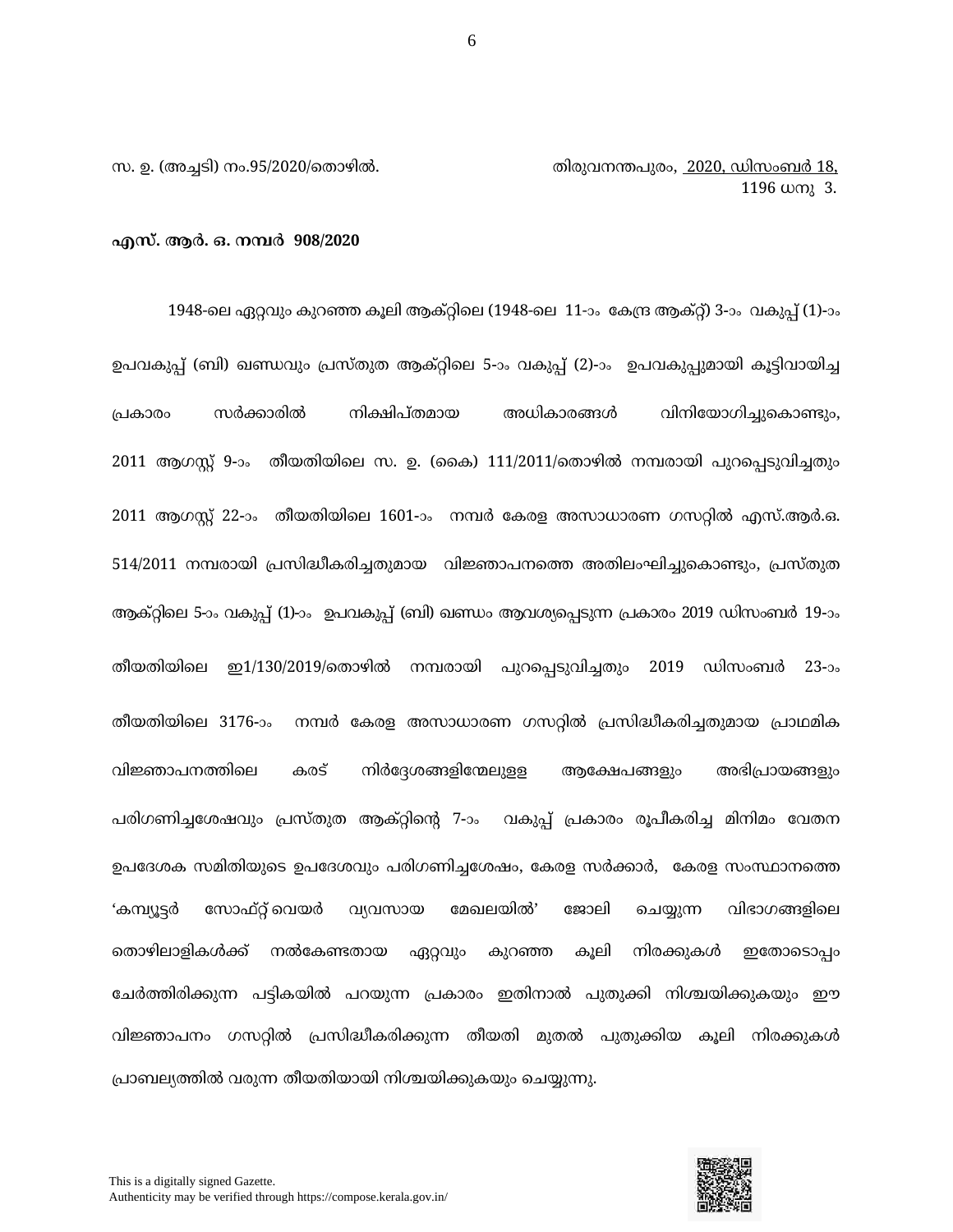## **പട്ടിക**

### **I. പ്പതിമാസ വേതനം**

| ക്രമ<br>നമ്പർ | വിഭാഗം                                                                                                                                                                                                                                                                         | പ്രതിമാസ അടിസ്ഥാന വേതനം<br>(₹) |
|---------------|--------------------------------------------------------------------------------------------------------------------------------------------------------------------------------------------------------------------------------------------------------------------------------|--------------------------------|
| (1)           | (2)                                                                                                                                                                                                                                                                            | (3)                            |
| $\mathbf{1}$  | ഗ്രൂപ്പ് എ<br>മാനേജർ                                                                                                                                                                                                                                                           | 21330-450-23580-500-26080      |
| 2             | ഗ്രൂപ്പ് ബി<br>1. ഡെപ്യൂട്ടി മാനേജർ<br>2. പ്രോജക്ട് മാനേജർ<br>3. സീനിയർ ടീം മാനേജർ                                                                                                                                                                                             | 19950-400-21950-450-24200      |
| 3             | ഗ്രൂപ്പ് സി<br>1. അസിസ്റ്റന്റ് മാനേജർ<br>2. ടീം മാനേജർ<br>3. ഫിനാൻഷ്യൽ സ്പെഷ്യലിസ്റ്റ്<br>4. അസിസ്റ്റന്റ് പ്രൊജക്ട് മാനേജർ<br>5. കോ-ഓർഡിനേറ്റർ<br>6. അസിസ്റ്റന്റ് ഫിനാൻസ് മാനേജർ<br>7. അസിസ്റ്റന്റ് അക്കൗണ്ട്സ്<br>മാനേജർ<br>8. അഡ്മിനിസ്ട്രേറ്റീവ് ഓഫീസർ<br>9. പ്രോജക്ട് ലീഡർ | 18700-350-20450-400-22450      |
| 4             | ഗ്രൂപ്പ് ഡി<br>1.  സീനിയർ കൺസൾട്ടന്റ്<br>2. സീനിയർ എക്സിക്യൂട്ടീവ്<br>3. സീനിയർ സോഫ്റ്റ് വെയർ<br>എഞ്ചിനീയർ<br>4. ടെക്നിക്കൽ ലീഡർ<br>5. സിസ്റ്റം അനലിസ്റ്റ്<br>6. എഡിറ്റർ<br>7. സീനിയർ പ്രൂഫെർ                                                                                  | 17560-300-19060-350-20810      |
| 5             | ഗ്രൂപ്പ് ഇ<br>1. പ്രോഗ്രാമർ<br>2. സോഫ്റ്റ് വെയർ  എഞ്ചിനീയർ<br>3. പ്രൂഫെർ<br>4. മറ്റു സാങ്കേതിക ജീവനക്കാർ<br>(എഞ്ചിനീയറിംഗ് ബിരുദം)                                                                                                                                             | 16520-250-17770-300-19270      |

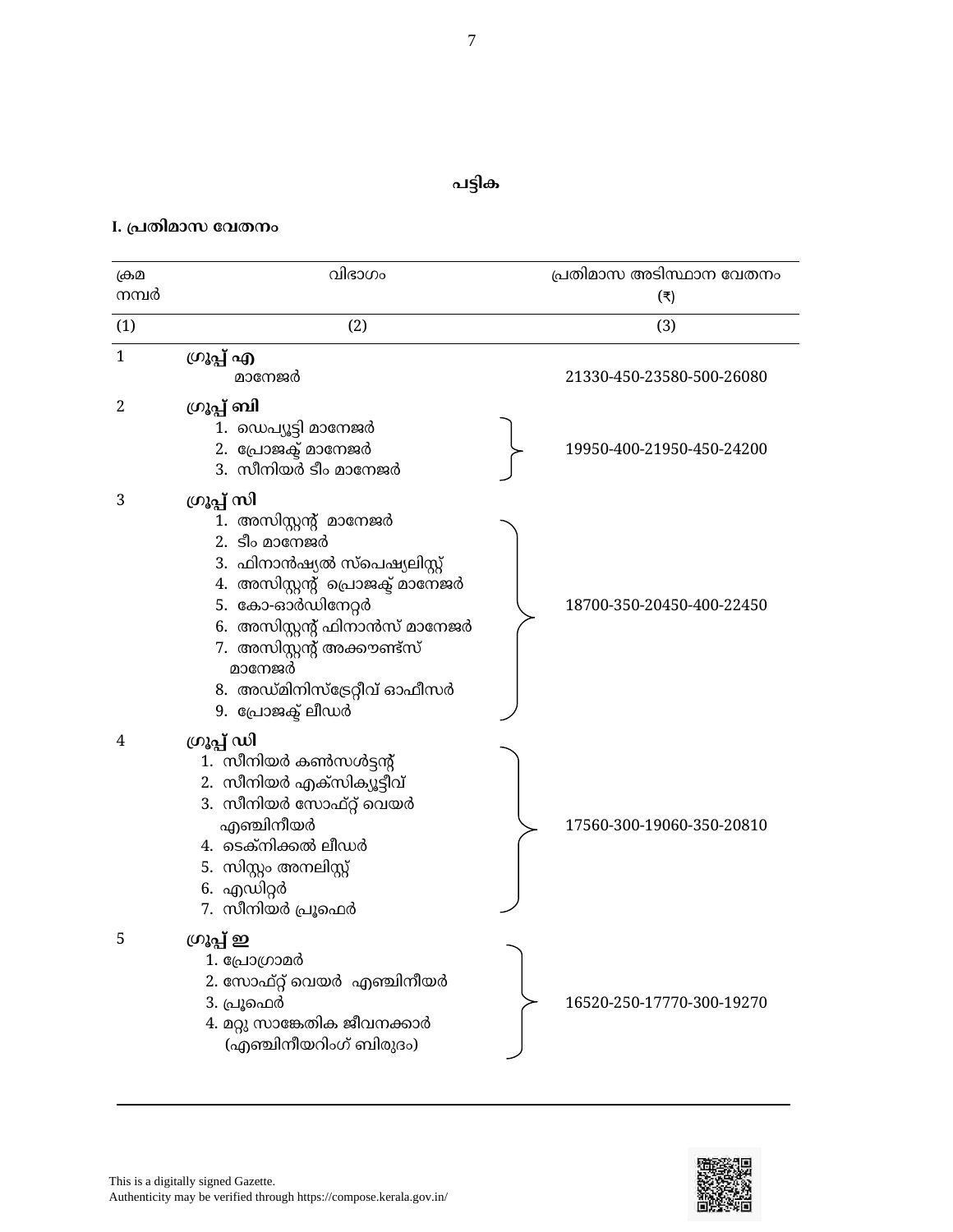| (1) | (2)                                                                                                                                                                                                                                           | (3)                       |
|-----|-----------------------------------------------------------------------------------------------------------------------------------------------------------------------------------------------------------------------------------------------|---------------------------|
| 6   | ഗ്രൂപ്പ് എഫ്<br>1. കൺസൾട്ടന്റ് എക്സിക്യൂട്ടീവ്<br>2. എച്ച്. ആർ. എക്സിക്യൂട്ടീവ്<br>3. മറ്റു സാങ്കേതിക ജീവനക്കാർ<br>(ഡിപ്ലോമ)<br>4. അക്കൗണ്ടന്റ് /ഓഫീസ്<br>അസിസ്റ്റന്റ്<br>5. ഫ്രണ്ട് ഓഫീസ് അസിസ്റ്റന്റ്<br>6. നെറ്റ് വർക്ക് അഡ്മിനിസ്ട്രേറ്റർ | 15570-225-16695-250-17945 |
| 7   | ഗ്രൂപ്പ് ജി<br>1. ഡാറ്റാ എൻട്രി ഓപ്പറേറ്റർ<br>2. ടെക്നിക്കൽ സപ്പോർട്ടർ<br>3. ട്രാൻക്രിപ്ഷനിസ്റ്റ്<br>4. മറ്റു സാങ്കേതിക ജീവനക്കാർ<br>(എഞ്ചിനീയറിംഗ് ബിരുദം, ഡിപ്ലോമ<br>വിഭാഗക്കാർ ഒഴികെ)<br>5. ഡ്രൈവർ                                         | 15120-200-16120-225-17245 |
| 8   | ഗ്രൂപ്പ് എച്ച്<br>1. ഹൗസ് കീപ്പിംഗ് അസിസ്റ്റന്റ്,<br>വാച്ച്മാൻ, സെക്യൂരിറ്റി ഗാർഡ്<br>2. ഓഫീസ് ബോയ്                                                                                                                                           | 13470-175-14345-200-15345 |
| 9   | ഗ്രൂപ്പ് ഐ<br>സ്വീപ്പർ, ക്ലീനർ                                                                                                                                                                                                                | 13110-150-13860-175-14735 |

#### **I. ക്ഷാമബത്ത**

മേൽപ്പറഞ്ഞ അടിസ്ഥാന വേതനത്തിനുപുറമേ, എല്ലാ തൊഴിലാളികൾക്കും എക്കണോമിക്സ് ആന്റ് സ്റ്റാറ്റിസ്റ്റിക്സ് വകുപ്പ് ഓരോ ജില്ലാ കേന്ദ്രത്തിനും വേണ്ടി ഓരോ മാസവും ന്ദ്പസിദ്ധീകരികുന്ന 1998-99=100 എന്ന ഏറ്റവും ഒടുവില് ന്ദ്പസിദ്ധീകരിച്ച ഉപകഭൊക്തൃവിെ സൂചികയിലെ 300 പോയിന്റിനുമേൽ വർദ്ധിക്കുന്ന ഓരോ പോയിന്റിനും മാസശമ്പളക്കാർക്ക് 26 രൂപ (ഇരുപത്തിയാറ് രൂപ) നിരക്കിലും ദിവസ വേതനക്കാർക്ക് 1 രൂപ (ഒരു രൂപ) നിരക്കിലും ക്ഷൊമബെയ്ക് അര്ഹ യുണ്ൊയിരികുന്ന ൊണ്.

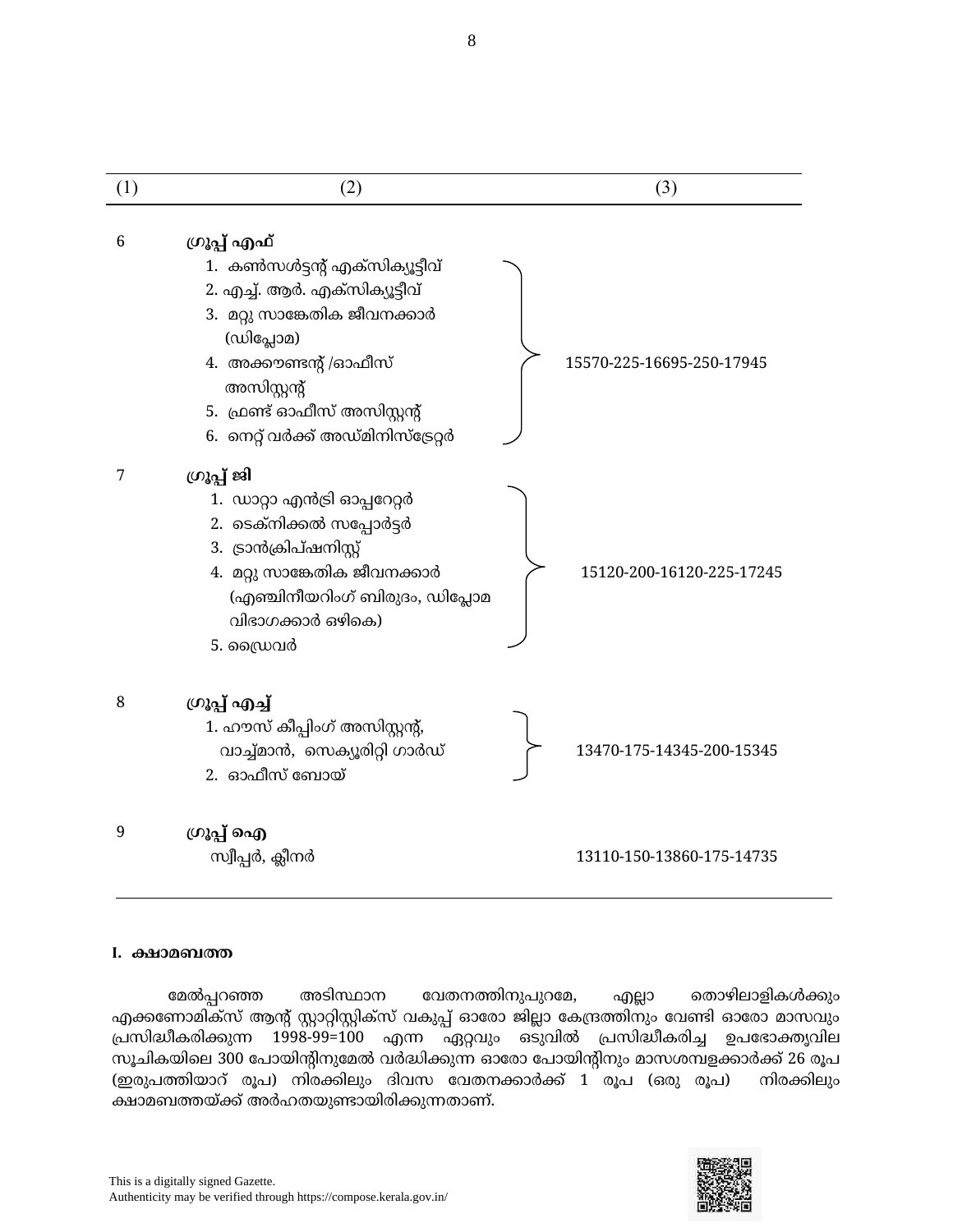#### **III. സർവീസ് വേയിവേജ്**

ഒരു സ്ഥാപനത്തിൽ അല്ലെങ്കിൽ ഒരു തൊഴിലുടമയുടെ കീഴിൽ പൂർത്തിയാക്കിയതും ഇനി പൂർത്തിയാക്കുന്നതുമായ ഓരോ അഞ്ചു വർഷത്തെ സർവ്വീസിനും പുതിയ വേതന സ്കെയിലിൽ നിർണ്ണയിക്കപ്പെട്ട ശമ്പളത്തിന്റെ തൊട്ടടുത്ത നിരക്കിലുളള ഓരോ വാർഷിക ഇൻക്രിമെന്റ്, സർവ്വീസ് വെയിറ്റേജായി ബന്ധപ്പെട്ട ജീവനക്കാരന് അടിസ്ഥാന ശമ്പളത്തിൽ ഉൾപ്പെടുത്തി നൽകേണ്ടതാണ്. ഏതെങ്കിലും തൊഴിലാളി അർഹതപ്പെട്ട ശമ്പള സ്കെയിലിന്റെ പരമാവധിയിൽ എത്തുകയാണെങ്കിൽ, ടി തൊഴിലാളിക്ക് തുടർന്നുളള ഓരോ വർഷത്തെ സർവ്വീസിനും ബന്ധപ്പെട്ട വിഭാഗത്തിന് നിശ്ചയിച്ചിട്ടുളള ശമ്പള സ്കെയിലിലെ അവസാന നിരക്കിൽ തുടർന്നു ഓരോ വർഷവും വാർഷിക ഇൻക്രിമെന്റ് നൽകേണ്ടതാണ്.

#### **IV. വപാതു േയേസ്ഥകള്**

- 1. ഈ വിജ്ഞാപനത്തിൽ നിശ്ചയിച്ച വേതനത്തേക്കാൾ ഉയർന്ന വേതനം ഏതെങ്കിലും തൊഴിലാളിക്ക് എവിടെയെങ്കിലും ലഭിക്കുന്നുണ്ടെങ്കിൽ അത്തരം ഉയർന്ന വേതന നിരക്ക് അവർക്ക് തുടർന്നും ലഭിക്കുന്നതാണ്.
- 2. ഏതെങ്കിലും വിഭാഗം ജീവനക്കാർ ഈ വിജ്ഞാപനത്തിൽ ഉൾപ്പെട്ടിട്ടില്ലെങ്കിൽ, അത്തരം ജീവനക്കാർക്ക് സമാന പദവിയിലുളള ജീവനക്കാർക്ക് നിശ്ചയിച്ചിട്ടുളള വേതന നിരക്ക് ലഭിക്കാനുള്ള അർഹതയുണ്ട്.
- 3. ഈ വിജ്ഞാപനത്തിൽ മാസവേതനക്കാരുടെ ദിവസവേതനം മൊത്തം മാസവേതനത്തെ 26 കൊണ്ട് ഭാഗിച്ചും ദിവസവേതനക്കാരുടെ മാസവേതനം മൊത്തം ദിവസവേതനത്തെ 26 കൊണ്ട് ഗുണിച്ചും കണക്കാക്കേണ്ടതാണ്.

ഗവര്ണറുതട ഉെരവിന്ഷന്ദ്പകൊരം,

സത്യജീത് രാജൻ, ഗവൺമെന്റ് അഡീഷണൽ ചീഫ് സെക്രട്ടറി.

## വിശ്േീകരണകുറിപ്പ്

(ഇത് വിജ്ഞാപനത്തിന്റെ ഭാഗമാകുന്നതല്ല, എന്നാൽ അതിന്റെ പൊതു ഉദ്ദേശ്യം വെളിപ്പെടുത്തുന്നതിന് ഉദ്ദേശിച്ചുകൊണ്ടുള്ളതാകുന്നു.)

കേരള സംസ്ഥാനത്തെ കമ്പ്യൂട്ടർ സോഫ്റ്റ് വെയർ വ്യവസായ മേഖലയിൽ ജോലി ചെയ്യുന്ന വിഭാഗങ്ങളിലെ തൊഴിലാളികൾക്ക് നൽകേണ്ടതായ ഏറ്റവും കുറഞ്ഞ കൂലി നിരക്ക് 2011 ആഗസ്റ്റ് 9-ാം തീയതിയിലെ സ. ഉ. (കൈ) 111/2011/തൊഴിൽ നമ്പരായി പുറപ്പെടുവിച്ചതും 2011 ആഗസ്റ്റ് 22-ാം തീയതിയിലെ 1601-ാം നമ്പർ കേരള അസാധാരണ ഗസറ്റിൽ എസ്.ആർ.ഒ. നമ്പർ